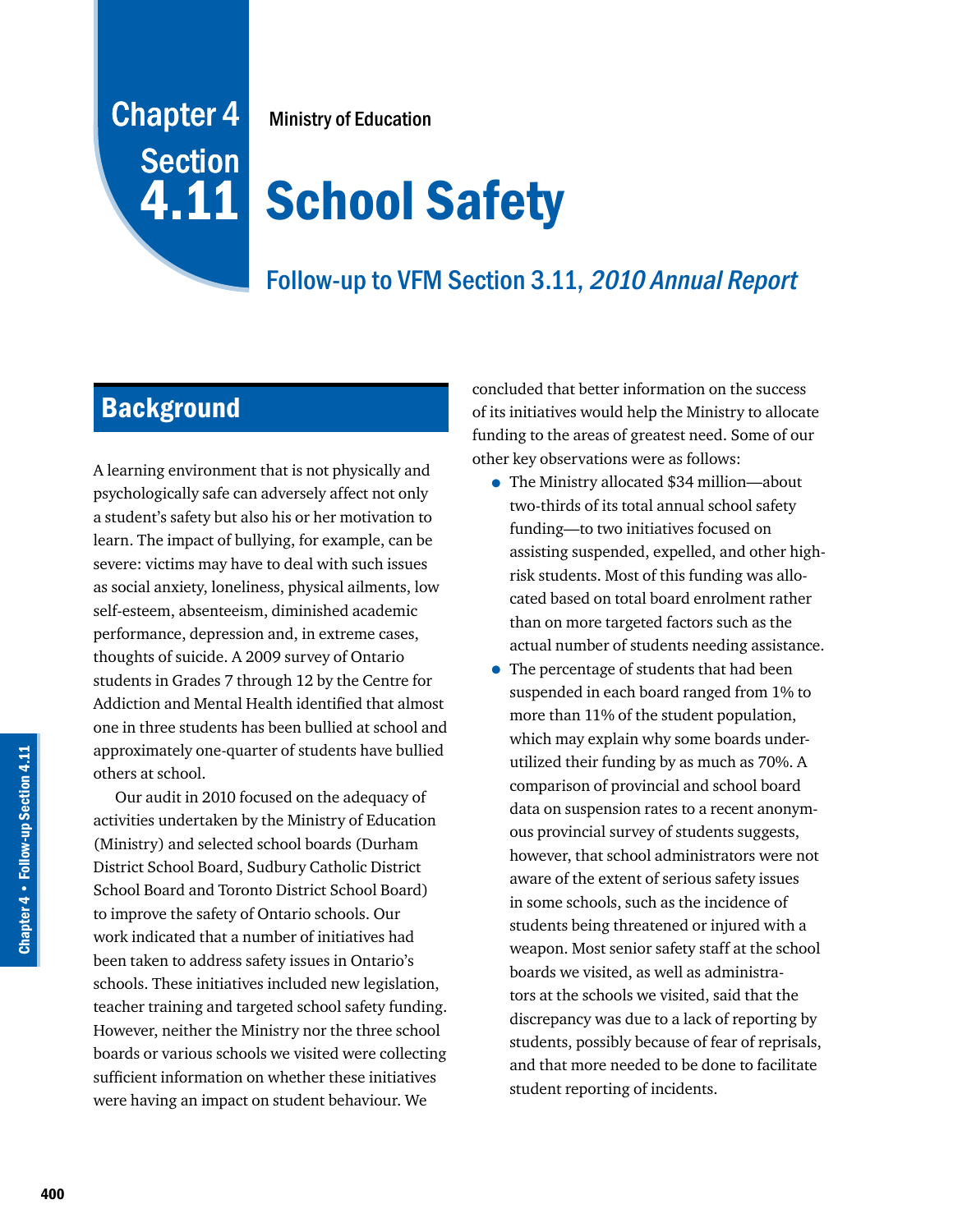- The Ministry had established requirements for school boards and schools pertaining to the application of escalating discipline for students who had repeatedly violated school safety policies. Despite significant differences in suspension rates among boards and among schools we visited, neither the Ministry nor the boards we visited had formally analyzed the differences in suspension rates to assess whether progressive discipline policies were being applied consistently by Ontario's 72 publicly funded school boards.
- An evaluation of a program that stations police officers in schools identified an improvement in relationships between students and police. The majority of school administrators we interviewed indicated that having an officer in the school improved school safety and that expansion of such programs should be considered.

We made a number of recommendations for improvement and received commitments from the Ministry and the school boards that they would take action to address our concerns.

### Status of Actions Taken on Recommendations

According to information received from the Ministry and each of the three school boards we visited during the audit, progress has been made on implementing all of the recommendations in our *2010 Annual Report*, with substantial progress made on several. For example, the Ministry now monitors specific program funding through progress reports received from boards and by analyzing data to assess activities and how funds were spent to support school safety initiatives. In addition, as part of the initial investigation into the variations in suspension rates within boards and across the province, the Ministry held eight regional data sessions

across the province for Ontario's publicly funded boards in March 2011 and again in spring 2012. These regional sessions focused on strategies for maintaining consistency in enforcing suspensions and expulsions, sharing best practices, and dealing with the challenges in designing and implementing school safety programs. Also of significance is the passing of the *Accepting Schools Act, 2012* in June 2012. This Act encourages stronger actions to create a safe and inclusive environment in all schools.

The status of actions taken on each of our recommendations is described in the following sections.

#### SCHOOL SAFETY INITIATIVES

#### Recommendation 1

*To ensure that school safety funding is used effectively to achieve program goals to improve school safety, the Ministry of Education and, where appropriate, school boards should:*

- *reconsider the appropriateness of allocating, on the basis of enrolment, the majority of school safety funding primarily to assist suspended, expelled, and other high-risk students, given that the ratio of such students to total enrolment may vary significantly among school boards;*
- *for other specific program funding, ensure that the funds are allocated based on identified needs and follow up to verify that the funds provided are being spent for the intended purpose; and*
- *obtain and share information on the success of initiatives such as Student Support Leadership and police officer placements in schools, and determine whether a more significant coordinating role for the Ministry is appropriate to enhance their effectiveness.*

#### **Status**

While the main focus of school safety funding has been to provide supports for students who have been expelled or given long-term suspensions, funds can be used for a variety of programs, including those to support at-risk students who exhibit behaviours that might lead to suspension or expulsion. The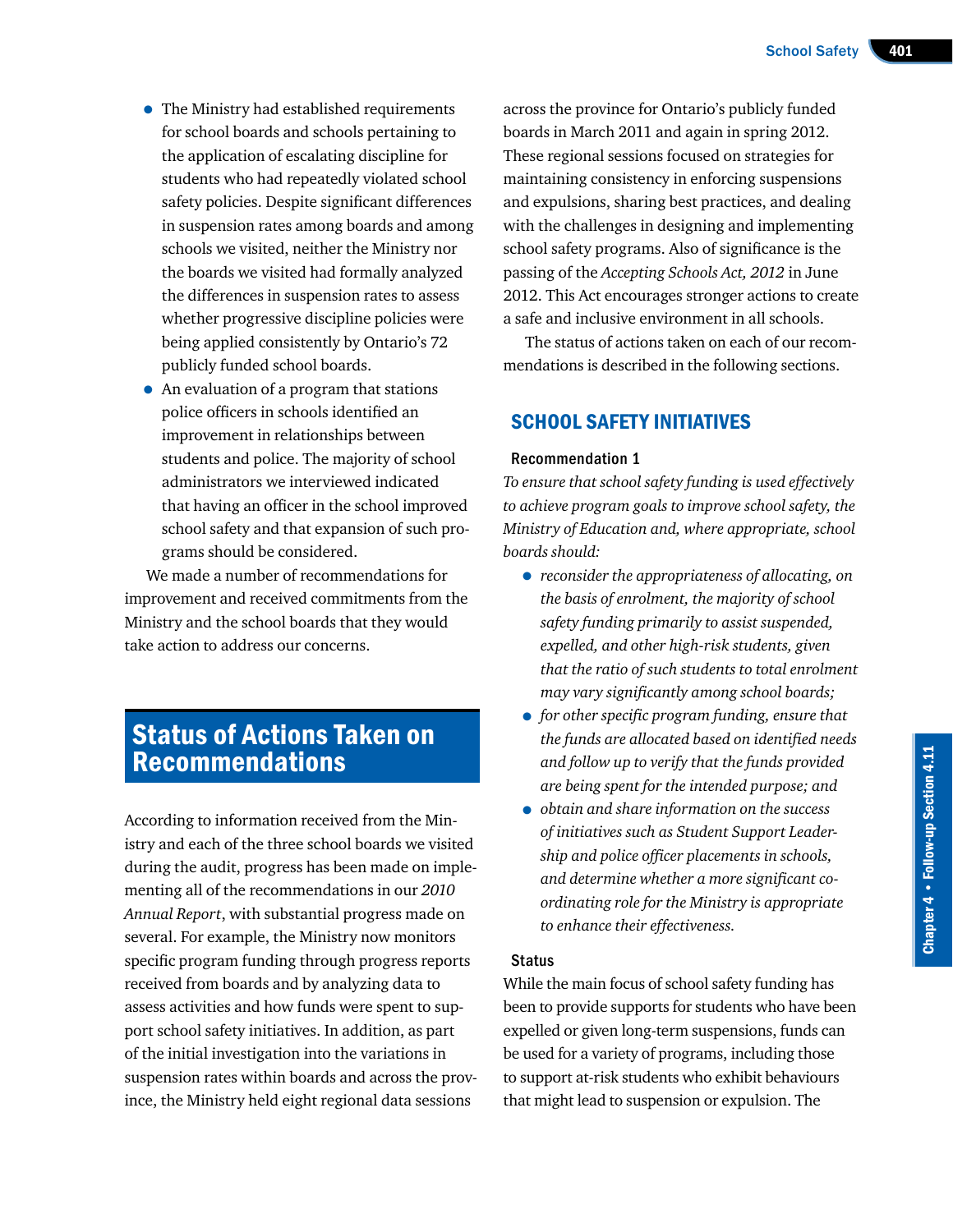Ministry noted that it continues to work with boards and its other partners to identify student needs and fund specific initiatives to address those needs. The three boards we visited in 2010 informed us that ministry funding was allocated to each school based on factors such as the overall board strategy, boardsupported initiatives and individual school needs. However, the Ministry acknowledged that more consistent, reliable information is required to ensure that funds are appropriately allocated on the basis of student needs. In this regard, the Ministry has been engaged in extensive activities designed to enhance the quality of student information.

The Ministry requires detailed reporting on all safe schools initiatives on an ongoing basis that outlines, in addition to financial information, program activities and outcomes. It monitors specific program funding through progress reports received from boards and by analyzing data to assess program activities and how funds were spent to support school safety initiatives. The Ministry is examining the possibility of conducting spot audits to further ensure that the funds provided for these initiatives are spent for the purposes intended.

The Ministry supports partnerships between school boards and other community groups through its Student Support Leadership Initiative. This initiative helps clusters of school boards and community agencies provide supports outside the classroom that promote positive student behaviour. Focusing on the prevention of at-risk behaviours in 2011/12, the clusters invited leaders of municipal services that offer services for children and youth, such as parks and recreation and public health, to participate. These clusters submitted mid-year reports noting their accomplishments and will submit final reports in fall 2012. Clusters are also completing a self-evaluation of their 2011/12 activities that will help them to continue with their activities once the financial support from the Student Support Leadership Initiative comes to an end.

Since 2010, the Ministry has gathered and shared information on the success of school safety initiatives through a variety of other means, such as:

- hosting the Urban and Priority High Schools Symposium for participating schools to share information on leading practices and challenges (the Ministry intends to produce an annual newsletter related to this symposium);
- developing and distributing *Promoting a Positive School Climate*, which provides an evidence-based list of practical ideas for Safe Schools Teams to consider in their efforts to develop and maintain a positive climate for students; and
- establishing a safe schools working group that now holds regular teleconferences.

The Ministry also worked with the Ministry of Community Safety and Correctional Services and police services partners to negotiate and release a revised *Provincial Model of the Police/School Board Protocol* in January 2011. The Ministry has helped boards form partnerships with police services by providing one-time funding for joint training on the revised protocol. In addition, the Ministry of Community Safety and Correctional Services provided \$1.68 million for a Safe Schools Grants program intended to:

- encourage police services, local schools and boards to collaborate on various activities;
- create teams of police, educators, counsellors, health-care professionals, parents and students that will work together to help reduce violence and bullying; and
- help police officers become more active and engaged in school-related activities.

The boards we visited during our 2010 audit provided further detail on their delivery of the Student Support Leadership and other initiatives to encourage continued sharing and implementation of best practices. One board noted that, to encourage the sharing of best practices across cluster members, a number of committees were established that met regularly throughout the school year, including a collaborative practices committee and a committee to plan and hold partnership symposiums. Another board noted that it provided release time for its Safe Schools Teams to meet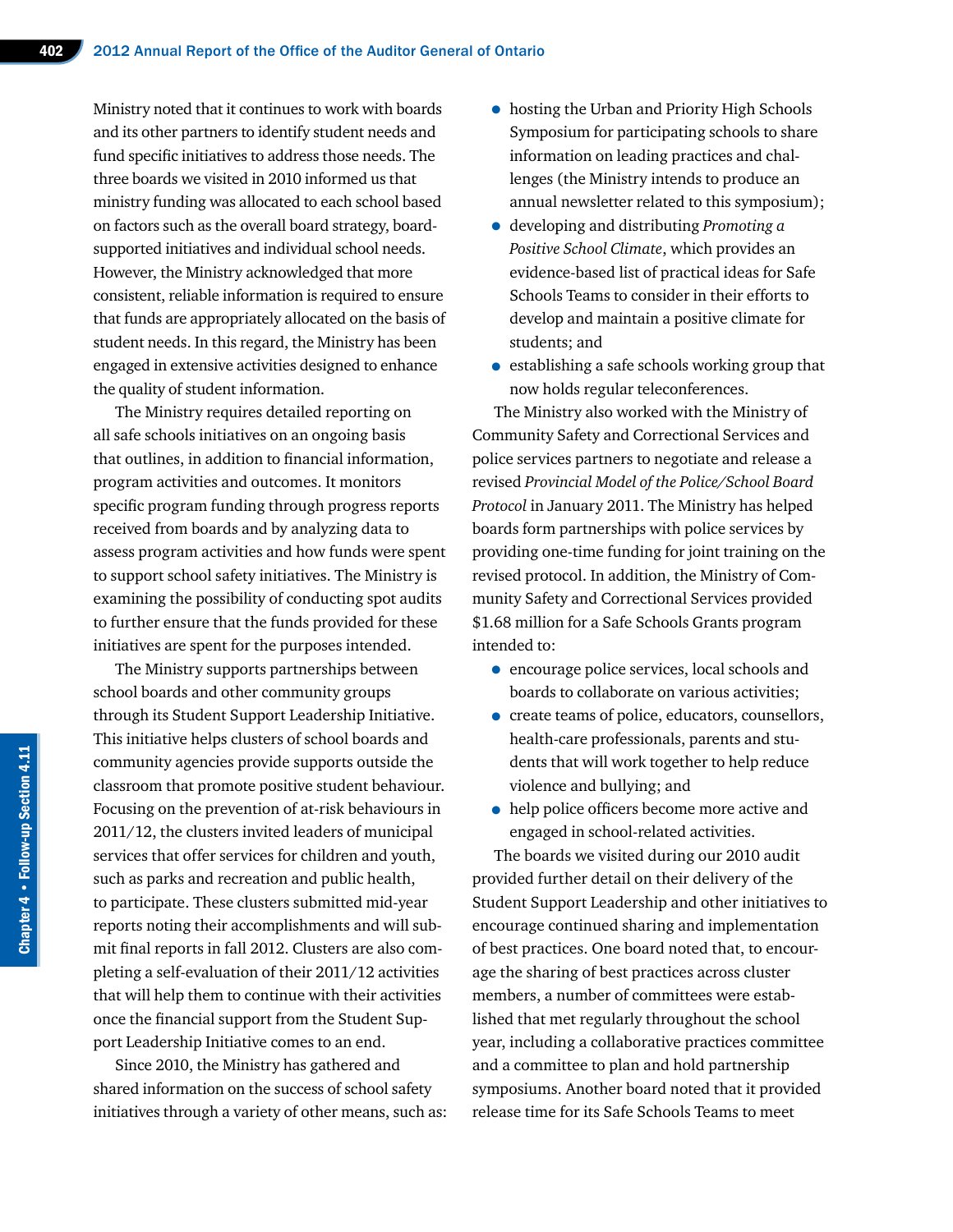and analyze surveys to identify and address issues of concern. The third board initiated a Positive Space campaign where each school is to provide a designated room or private area within the school where students can speak freely to an adult representative. By June 2012, one representative from each school was to be trained as a Positive Space representative.

#### MONITORING COMPLIANCE WITH SCHOOL SAFETY REQUIREMENTS

#### Recommendation 2

*To promote compliance with all school safety legislation and policies designed to provide a safe learning environment for Ontario students, the Ministry of Education should work with school boards to:*

- *monitor compliance with required school safety legislation and ministry policies;*
- *ensure that schools have functioning Safe School Teams in place that include representation from all required groups;*
- *investigate significant differences in suspension rates between school boards and schools to assess whether such differences are reasonable and to determine whether additional student disciplinary guidance is necessary to ensure a reasonable level of consistency across the province; and*
- *assess whether requiring periodic updates to criminal background checks for school staff, service providers, and volunteers would enhance the safety of students in Ontario's schools.*

#### **Status**

The Ministry informed us that it promotes compliance with school safety legislation, policies and initiatives in a variety of ways, including ongoing discussions with school boards on reporting, monitoring and data-based decision-making. With ongoing dialogue and requirements to report on specific initiatives, the Ministry expects that boards will continue to improve their practices over time. The Ministry monitors compliance by analyzing

data to assess board activities and how funds were spent to support school safety.

In the 2010/11 school year, the Ministry began distributing \$5 million annually to fund a regionally based school board audit function to help ensure compliance with school safety legislation, policies and initiatives. As of January 31, 2011, audit committees had been established in all boards. The Ministry developed a risk assessment tool, and eight regional internal audit teams were expected to complete a risk assessment using this tool by the end of the 2011/12 school year. As of April 2012, some teams had already completed their risk assessment. All school boards were expected to have internal audits performed in the 2011/12 school year, some of which could have been audits of school safety initiatives if the region's risk assessment determined this area to be a priority.

A memo was sent to all Directors of Education in October 2010 reminding boards of the requirement to have a functioning Safe Schools Team in place with appropriate membership, including the school principal and at least one student, parent, teacher, non-teaching staff member and community partner. In November 2010, the Ministry created the Premier's Safe Schools Awards in order to increase the profile of these teams. For the 2010/11 school year, 10 schools were recognized for the exceptional and innovative work they were doing to create a safe and caring environment. The Ministry is developing various ways to showcase Safe Schools Teams that have received a Premier's Award, highlighting their accomplishments and best practices. Also, the Ministry noted that, through a safe schools working group teleconference in June 2011, boards shared a number of best practices. One of these practices is to require schools to report team membership to the school board, to help ensure the establishment and proper composition of Safe Schools Teams.

One board reported that it has added a requirement that an equity representative be added to every Safe Schools Team to help eliminate biases and barriers that may be related to gender, race, religion, socio-economic background and other factors. For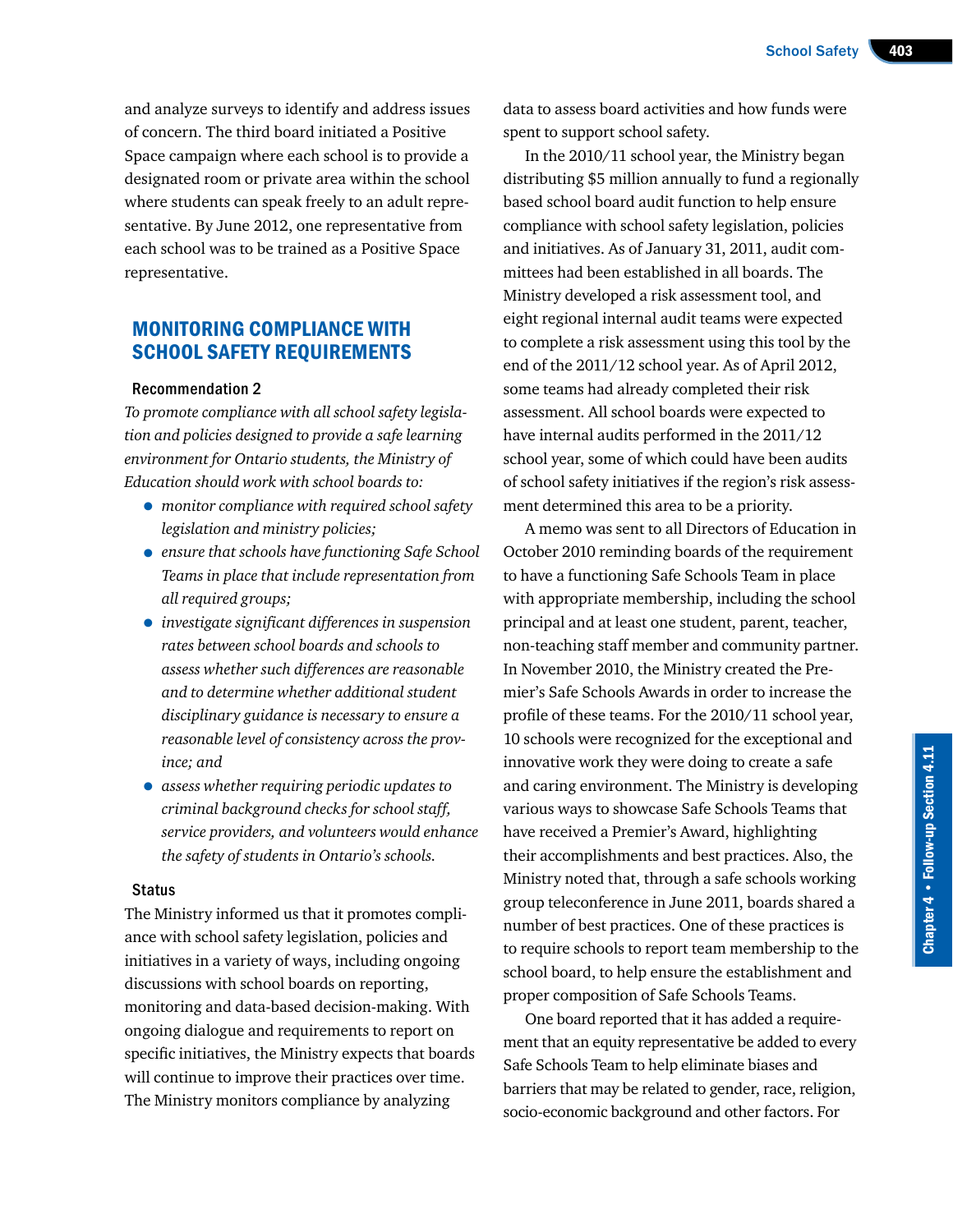accountability reasons, the schools report the name of the team chair to the board. Also, this board advised us that it provides training for Safe Schools Teams on topics such as creating a positive school climate, its protocol for police–school board partnerships and the use of data to help develop a safety and bullying prevention plan.

In 2011, the Ministry completed an in-depth analysis of school board data by examining suspension and expulsion rates by school and by board and including such student attributes as gender, infraction type, length of suspension and the number of repeat suspensions. The Ministry found, for example, that boys were three times more likely to be suspended than girls and more than 80% of suspensions were coded as "other," which includes such dissimilar violations as fighting, being under the influence of drugs, committing uniform infractions and being late for school.

As part of the initial analysis of the variations in suspension rates within boards and across the province, the Ministry invited each publicly funded board to one of eight regional data sessions held across the province in March 2011. In-depth analysis of suspension and expulsion data continues and subsequent regional sessions were held in spring 2012. The goals of these sessions, which the Ministry intends to hold annually, were to work toward a more consistent application of legislation, regulations and policies in schools and boards and, over time, reduce the differences in suspension and expulsion rates for students with similar types of inappropriate behaviour.

Discussions at the regional sessions focused on strategies for sharing best practices and dealing with the challenges in designing and implementing programs for suspended and expelled students, and on strategies for generating and maintaining consistency among school staff in enforcing disciplinary procedures. For example, one board noted that it collects suspension rates by school, by area and for the whole board mid-year and at the end of the school year. This data is then provided to

area superintendants and school principals, and, in camera, to board trustees, for monitoring and decision-making purposes.

A regulation under the *Education Act* requires school boards to collect criminal background checks for all employees and, with the exception of school bus drivers, for service providers who have direct and regular contact with students. School bus drivers do require criminal background checks, however, under the *Highway Traffic Act*. The Ministry of Transportation is expected to remove the licensing requirement for school bus drivers to obtain criminal background checks under the *Highway Traffic Act* effective July 2013. Before that time, the Ministry of Education plans to amend its regulation under the *Education Act* to remove the exemption of school bus drivers from obtaining criminal background checks. In addition to the requirements under the regulations, one board noted that it now requires criminal background checks for all volunteers, with an annual declaration and an updated criminal background check at least every five years. Another board advised us that it was in consultation with its local police force to determine if ongoing updating would enhance safety for students.

#### MEASURING AND REPORTING ON SCHOOL SAFETY

#### Recommendation 3

*To help in its efforts to ensure that students are educated in a safe environment, the Ministry of Education should work with school boards to:*

- *develop measurable objectives and related performance indicators for activities intended to improve school safety, and periodically measure progress in achieving these objectives;*
- *capture data on incidents of inappropriate student behaviour and complaints received, in addition to the information currently collected on suspensions and expulsions, to support the assessment of existing initiatives and identify areas on which to focus future efforts;*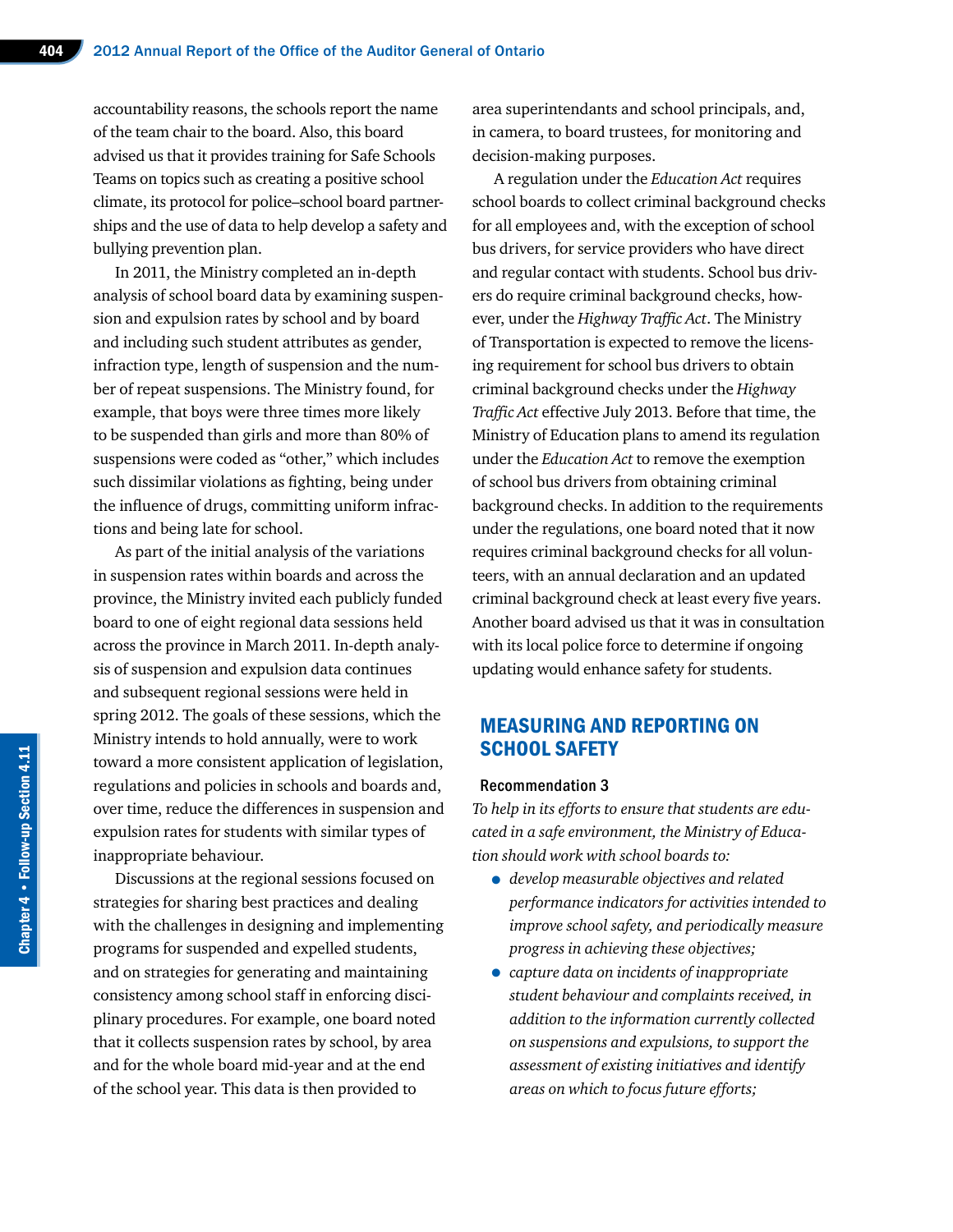- *conduct school safety surveys to gauge the progress achieved in improving school safety at the provincial and school board levels; and*
- *review existing best practices in Ontario and elsewhere that have been found to be effective in encouraging students to report serious school safety incidents.*

#### **Status**

The Ministry engaged a consultant to develop an evaluation framework of indicators for its Safe Schools Strategy. The consultant's February 2011 report to the Ministry included proposed performance indicators and data collection strategies. The model aims to establish interim accomplishments that can indicate whether a program is making progress in the desired direction, given that the ultimate goal is likely to take many years to accomplish. The consultant based the proposed performance indicators on research that included current practices in Ontario and other national and international jurisdictions, as well as best practices in performance measurement.

The Ministry stated that it is committed to implementing a comprehensive evaluation framework to measure the effectiveness of safe schools policies and programs, which would include indicators of students' and parents' perceptions of school safety. To obtain the data to assess these perceptions, the Ministry plans to engage an outside agency to collect and analyze school survey data, starting in the 2012/13 school year, on students' and parents' perceptions of school safety.

The Ministry noted that collecting and analyzing aggregate data at the provincial level helps it to make legislative, policy and program decisions. The Ministry also noted that data collected at the board and school level helps boards and schools make local decisions on programs and implementation strategies that best suit their specific communities. In this regard, the Ministry informed us that it made amendments to its OnSIS database to capture more data from schools on student participation in programs for suspended and expelled students.

Also, in May 2011, the Ministry informed boards that they would be required to report data on violent incidents to the Ministry beginning in the 2011/12 school year. The collection of data on student participation in these programs and on incidents will form the basis for the measurement of some of the proposed performance indicators for the Safe Schools Strategy.

In November 2010, the Ministry spent \$3.1 million to develop and distribute resource guides to promote a positive school climate. Receipt of this funding was contingent upon the school's having undertaken a survey to assess whether the climate in the school is inclusive and accepting of all pupils, including pupils of any race, gender, creed, sexual orientation or disability.

All three boards reported on the use of school surveys. One board noted that a pilot survey was given to a number of schools in the spring of 2011 and then extended to all of its schools in the fall. The boards noted that the surveys were used for multiple purposes, such as to identify areas of concern that needed to be addressed, to support the development of safety and bullying prevention plans and to assist in the understanding of the school climate in order to improve program planning at the school level.

The Ministry was also involved in the development of legislation that requires board multi-year plans to include goals that promote a positive school climate and bullying prevention. The legislation also requires each board to establish a bullying prevention plan that will include procedures for reporting the incidence of bullying and the range of disciplinary actions a principal may take against a student involved in bullying. The legislation also establishes strategies for protecting a person who witnesses an act of bullying, reports bullying or provides information during a bullying investigation. This legislation, the *Accepting Schools Act, 2012*, which amended the *Education Act*, received royal assent in June 2012.